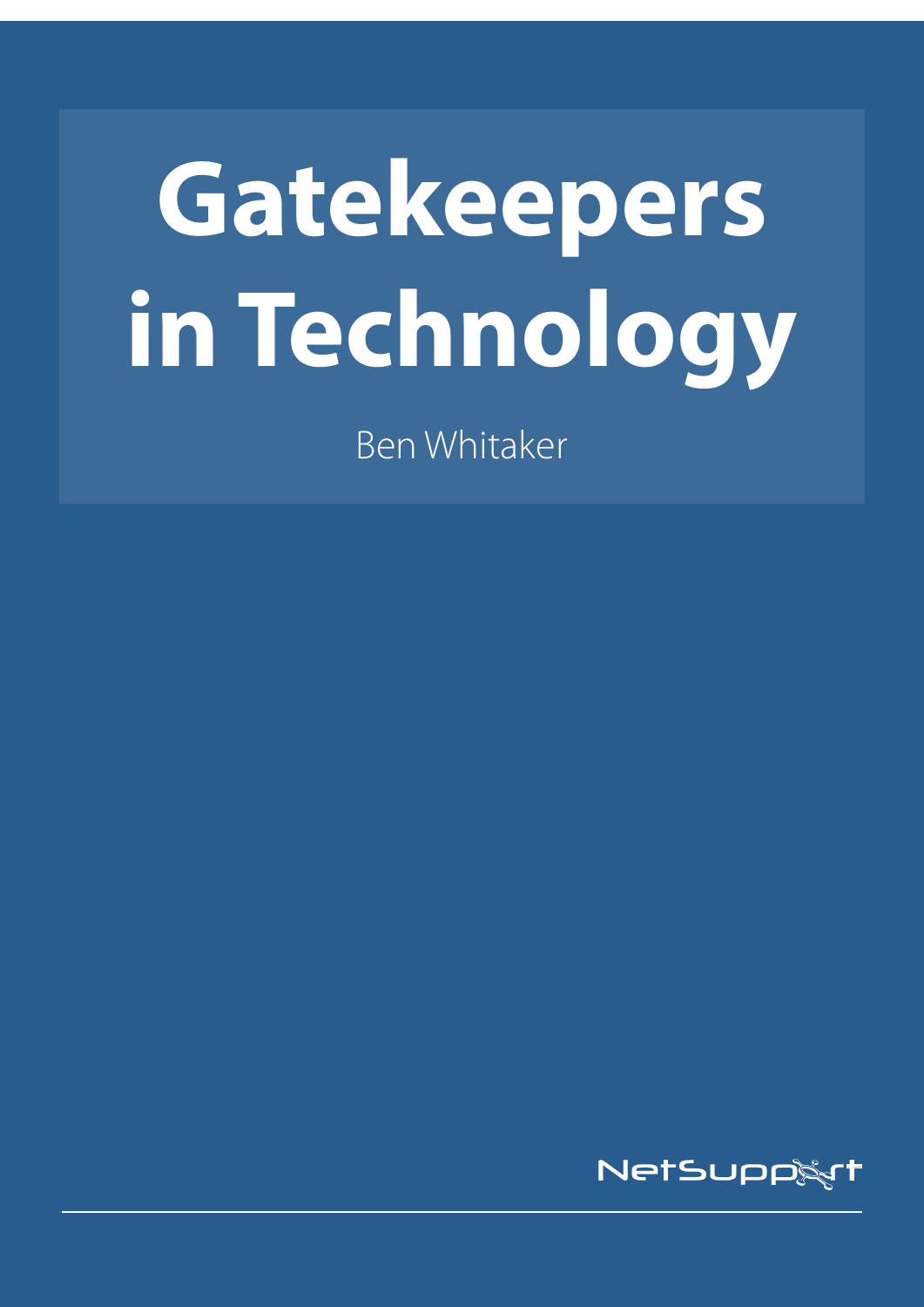

Ben is a certified Google Educator, Trainer and Innovator and former Assistant Principal, who has led training around the UK and beyond. He is a passionate speaker who engages and inspires all those he works with. He has a background in leading sixth form, senior leadership and school governance. Ben's teaching speciality is 11-18 Religious Education and Philosophy – and he recently moved from his role as Chief Education Officer at Project Digital, in Lancashire, to take up a Curriculum Manager position at Burnley College. He is a Director at Edufuturists, where he hosts a number of educational podcasts and oversees the annual Edufuturists Summit & Awards.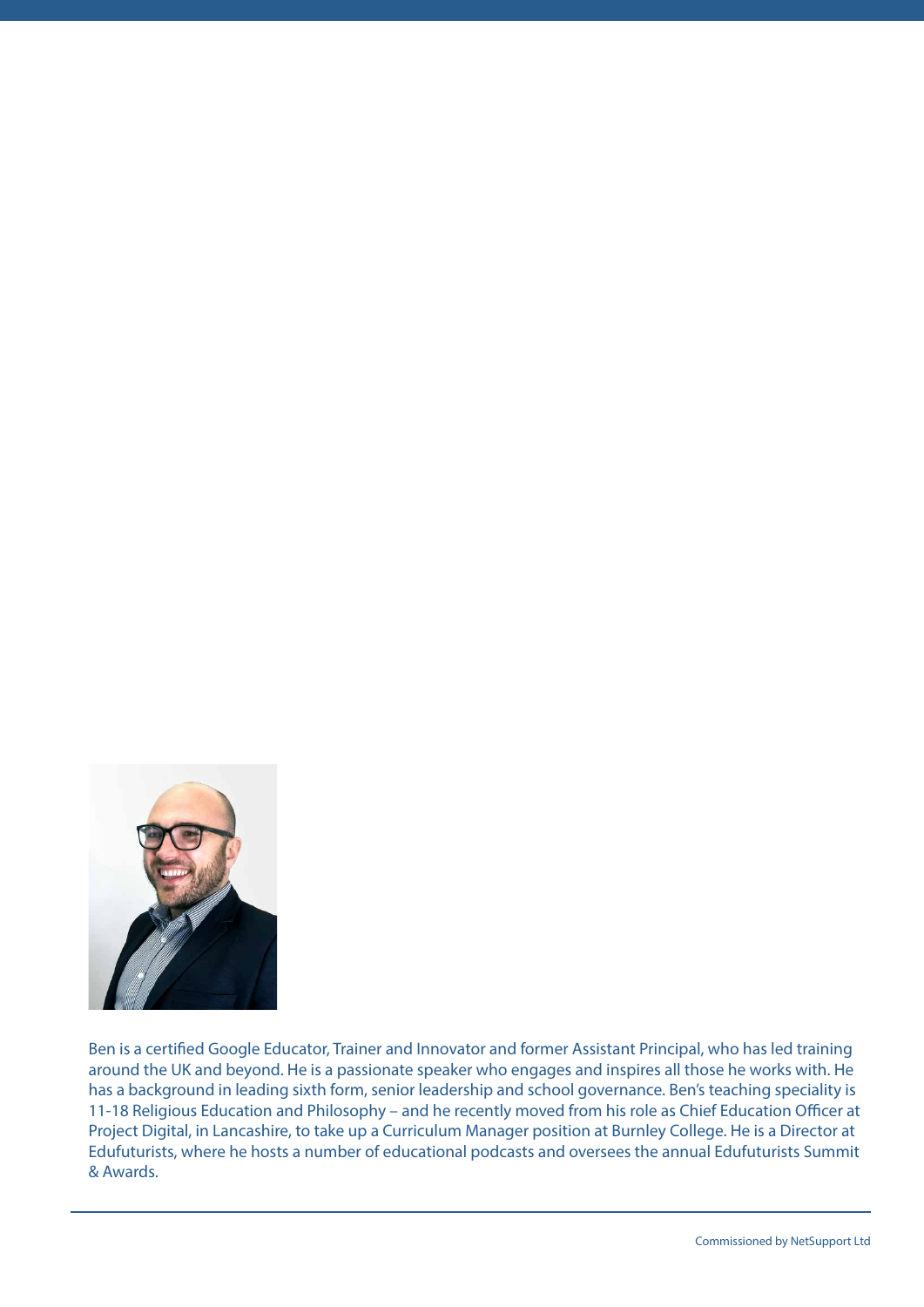| <b>Contents</b>                               |                |
|-----------------------------------------------|----------------|
| <b>Introduction</b>                           | $\mathbf 2$    |
| Who are the gatekeepers?                      | 3              |
| Who convince the gatekeepers?                 | 3              |
| Five reasons why the gatekeepers don't listen | 4              |
| 1. Lack of financial planning                 | $\overline{4}$ |
| 2. No joined-up thinking                      | 5              |
| 3. Fear of the unknown                        | 7              |
| 4. Plethora of options                        | 7              |
| 5. Poor advice around gimmicks                | 8              |
| <b>Five ways to convince the gatekeepers</b>  | 8              |
| 1. Think long-term                            | 9              |
| 2. Try before you buy                         | 10             |
| 3. Get buy-in                                 | 10             |
| 4. Think outside the box                      | 11             |
| 5. Talk about impact                          | 11             |
| <b>References</b>                             | 13             |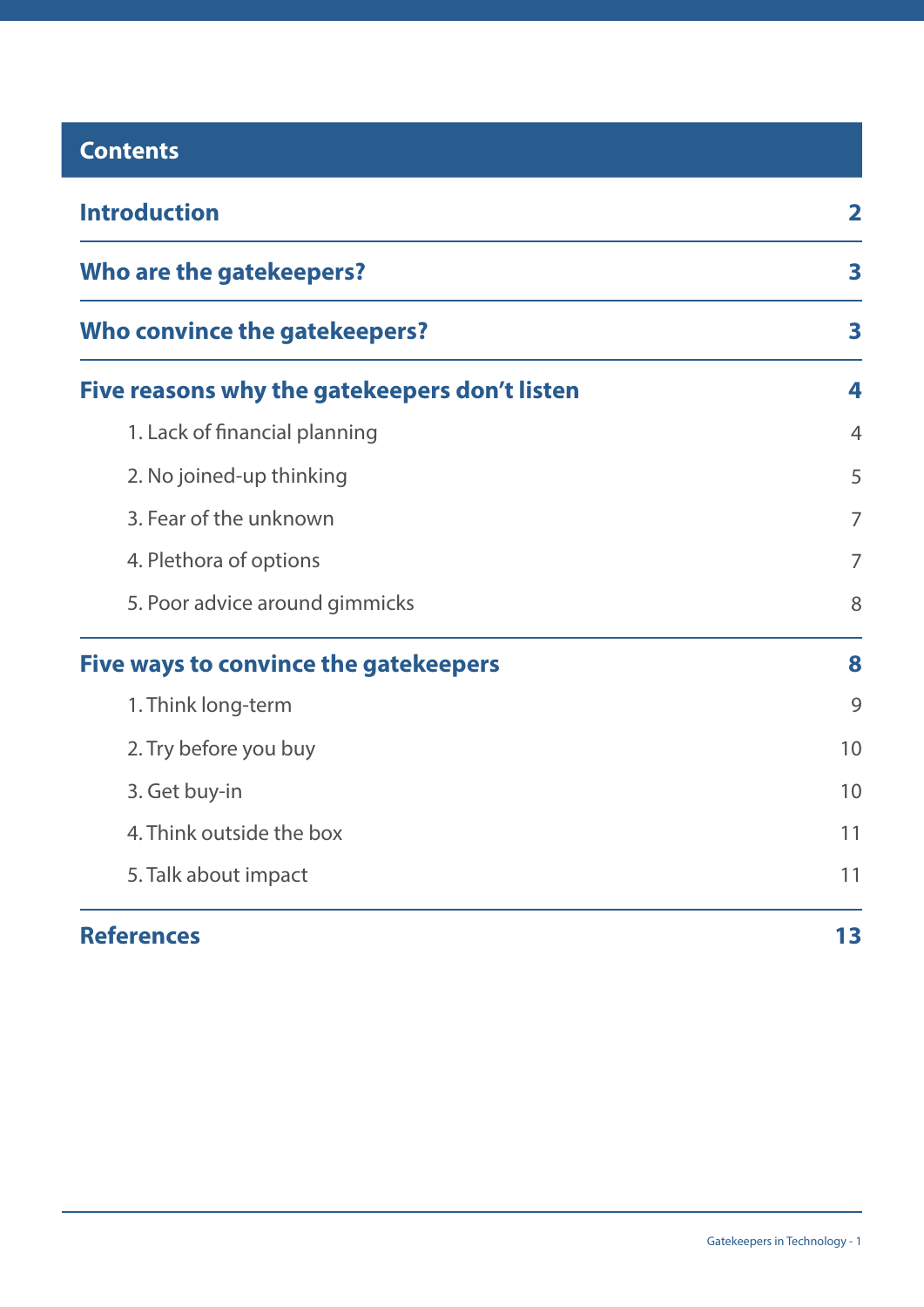## **Introduction**

This report, written on behalf of NetSupport, kindly supported by Al Kingsley and his wonderful team based in Peterborough, started in September 2018. I have been conducting some research to look at finding some answers to the question: "How do we convince the gatekeepers in schools that we need to invest in technology?" More broadly, this was intending to address the idea of:

*Convincing the gatekeepers in the educational sector of the benefits of technology implementation which is supported by sound pedagogical evidence and measurable outcomes, with examples of successful outcomes and solutions from select schools.*

I had the privilege of presenting some of the initial findings and gathering some data with the Association of Network Managers in Education (ANME) team at a number of their regional events – and then again at BETT 2019 on the NetSupport stand.

In order to look at the research and find ways to convince gatekeepers to invest, I will explore who the gatekeepers are and the rationale for writing the report. Later, I will look at the reasons why investment has been oftentimes sporadic and mismanaged (leading to why the gatekeepers are perhaps reluctant to spend), and potential solutions to help those of you who are enthusiastic about technology in order to convince those who hold the purse strings! I initially started the research asking an additional question ("How can we find digital solutions to examinations and end-point assessments that meet the rigour required for student progression to future education, employment and/or training?") but quite quickly found that there was so much in the first question that the second would have to wait!

It is, however, accepted that these two issues are inextricably linked in that the biggest barriers in convincing a school to adopt innovative solutions are cost implications and the nature of paper-based examinations ("Why would we spend on iPads when in Year 11 they will be writing with a pen for two hours in an exam?" and equally importantly, "Why spend on iPads in Year 11, but not upgrade the Wi-Fi or have a budget for training to ensure they have real impact?"). In order to address the issue of convincing some of the gatekeepers, we need to be able to suggest that digital solutions are on the way! This will require some connection with examination boards too. I intend, if time and/or opportunity allows, to address the second element later in 2019/2020.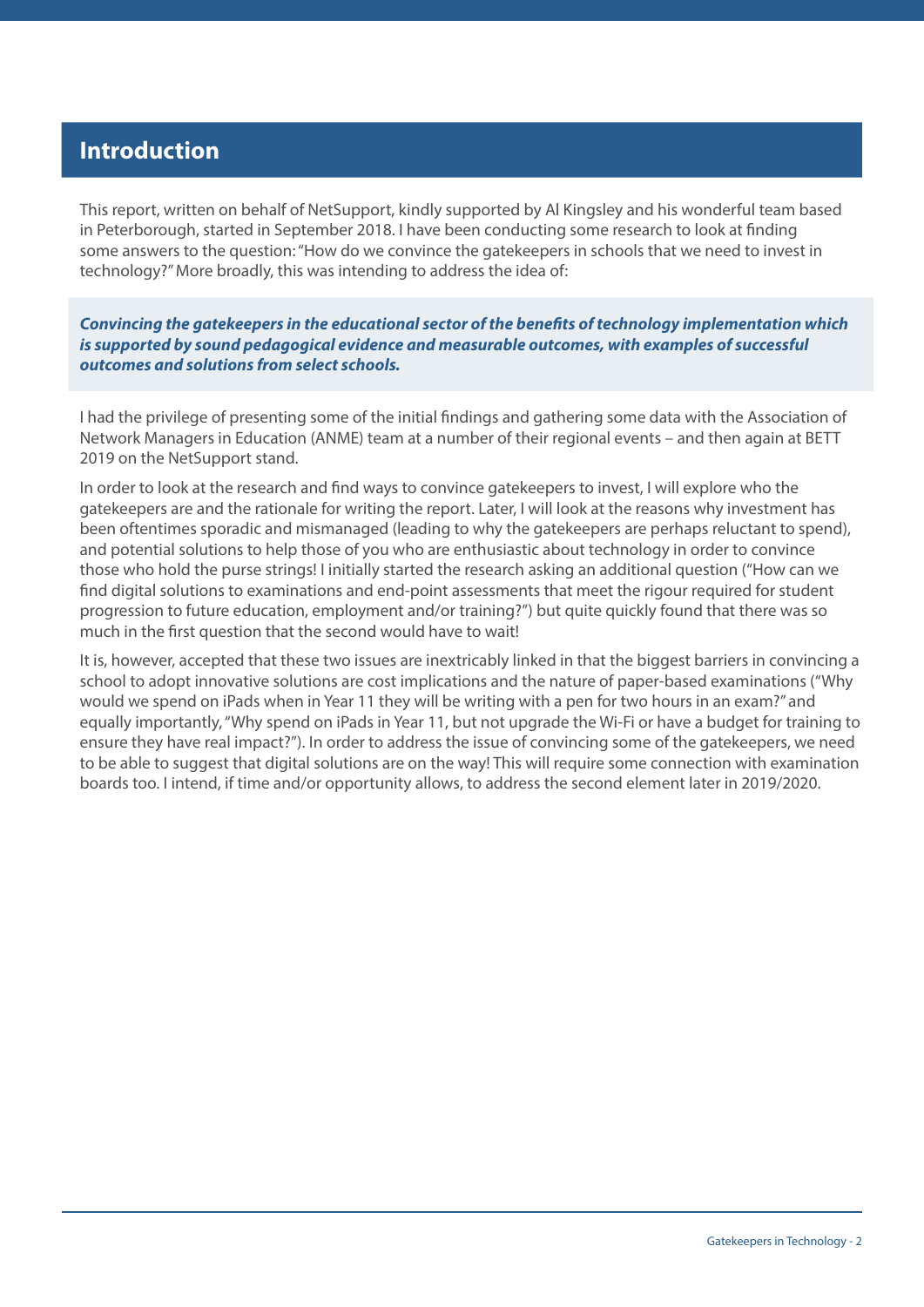## **Who are the gatekeepers?**

In short, the gatekeepers are those who make the decisions in schools. To one extent, this is the end user: students, teachers and parents. Indeed, these are the people that we do all of this for - we have to rethink how we spend on technology so that parents believe that we are preparing their children well for future careers and then ensure that students are better prepared for their future, which means that we need to prepare teachers to help prepare them (phew, what a mouthful!) The knock-on-effect of investment is multi-faceted.

However, the gatekeepers we are talking about in this report are those who make the decisions; those who hold the finances in schools. Budget holders such as heads of department or leaders of faculties do this at the simplest level, so may invest in subscriptions or small pots of infrastructure and hardware. As we progress 'up' the chain of command, Deputy Headteachers with the remit for Teaching and Learning, Principals and Governors, and leaders of MATs/LEAs/clusters, all hold significant sway in how money is spent on educational technology, if at all.



## **Why convince the gatekeepers?**

Klaus Schwab, founder and chairman of the board of the World Economic Forum, said in his work on The Fourth Industrial Revolution:

*"On the societal front, a paradigm shift is underway in how we work and communicate, as well as how we express, inform and entertain ourselves."1*

To that end, I asked the question about digital skills and the need to train young people for their future in terms of that paradigm shift. Schwab's World Economic Forum believes that by 2020, there will be 7.1m jobs lost worldwide and Oxford University believe that 45% of all current jobs will disappear in the next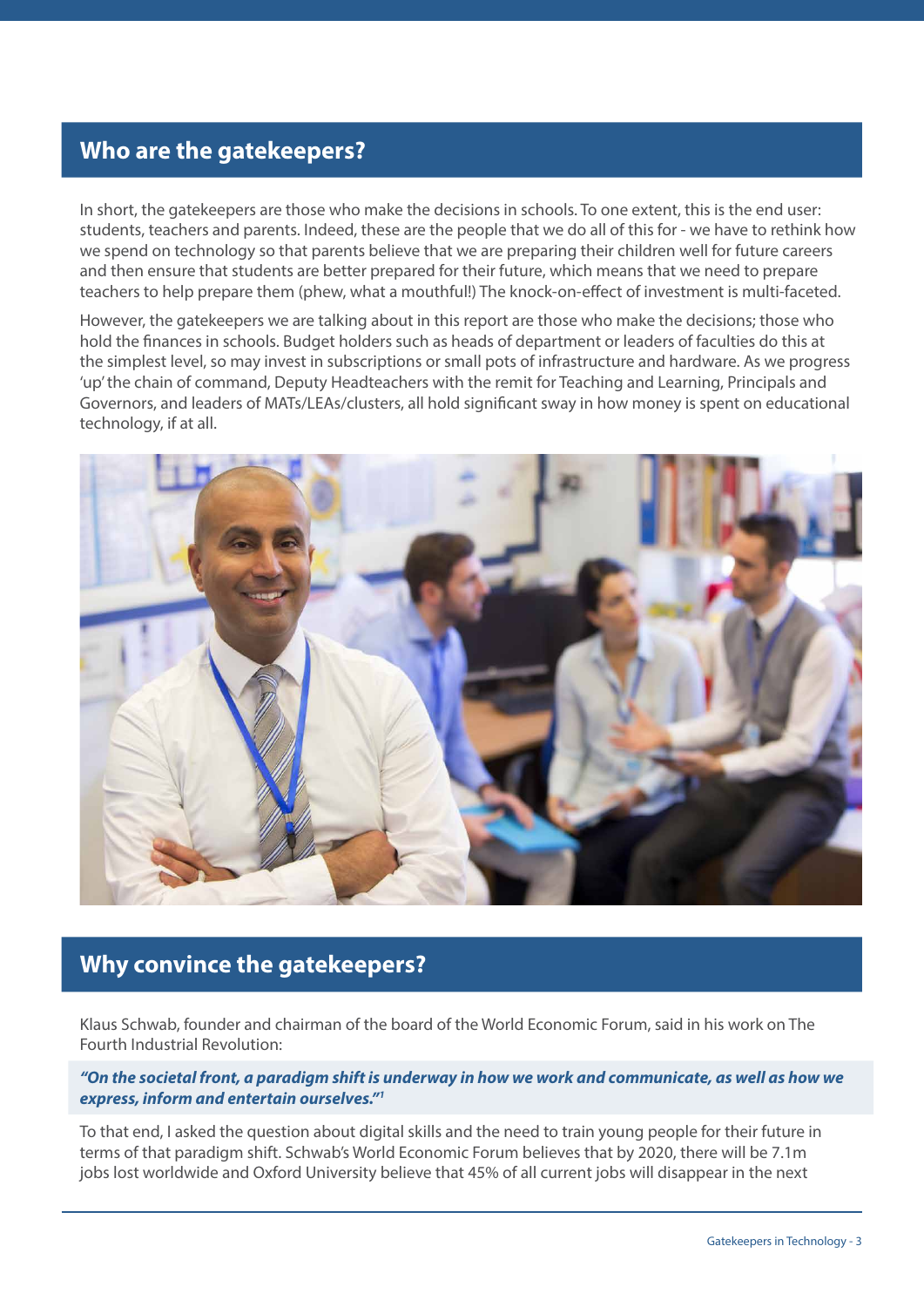20 years<sup>2</sup>. According to LinkedIn<sup>3</sup>, the top jobs in 2019 and 2020 are set to be in data analytics, computing and mathematics (programmers, developers, information security analysts), architecture, engineering (biochemicals, nanotechnology, robotics, materials), specialised sales (mobile advertising), transformational leadership, product design, HR and organisational development specialisms, as well as regulatory and government relations (e.g. lawyers for driverless cars!). In a similar vein, according to these sources, some of the jobs that will disappear in the next 20 years include dispatchers (for taxi firms, for example), printers and publishers, farmers, cashiers, travel agents, manufacturers, drivers, waiters/bar-tenders, bank tellers, military personnel and traditional construction workers (although there is some evidence that BIM technology - Building Information Modelling - is the future of construction).

This means that we must convince the gatekeepers – because the world is changing and the education sector needs to keep up by ensuring that what we are teaching students today has a direct correlation to the jobs that they will be doing in five, 10 or 20 years' time. The gatekeepers are those that are making the decisions that directly affect educators' ability to deliver the skills that are needed. This is not going away; the digital skills gap in the UK currently stands at 40,000 and is showing no signs of shrinking.

Elon Musk, the pioneer of Tesla and SpaceX (as well co-founder of PayPal and The Boring Company), is reported to have said, "You shouldn't do things differently just because they're different. They need to be... better." So we want to ask the question: why write such a report? Why is it important to convince gatekeepers to spend their money? (and it's not really *their* money, it is in fact, the public purse, which perhaps means we should be even more concerned about how it is spent).

The answer is simply because we need to better prepare our schools to better prepare our teachers to better prepare our students for the world in which they will live. The 2018 remix of the cult educational video, 'Shift Happens', shows just important this question really is.

## **Five reasons why the gatekeepers don't listen**

I deliberately use this subtitle to be provocative; the gatekeepers have become bombarded with information from everyone trying to convince them of the latest tool and methodology to revolutionise their school. Add to this, the increasing distance between many decision-makers and the grassroots practitioners (especially in MATs or large organisations) and it may be argued that it is not that the gatekeepers don't listen, it's that they can't hear above the cacophony – or indeed, teachers have given up trying to convince them.

I think it is worth noting here that there are a number of factors that have meant that they don't/can't/won't listen. Here are the common threads, which I have compiled into a broad list.

# **1. Lack of financial planning**

Often, the gatekeepers don't realise the financial benefits - *long term* - of investing in correct infrastructure. Follow Me Printing saved a school I worked with 50% on printing costs. They halved that again when they removed departmental printers and printers from SLT offices. Hear hear, I hear you say! Or, an option like **[NetSupport DNA](http://www.netsupportdna.com)** helps schools manage and maintain their infrastructure and devices to provide a sound base that the "teaching and learning" solutions can run on. This tool offers a complete suite of IT admin features for schools and colleges, without the expensive associated hardware purchases, implementation and initial training costs of alternative solutions, allowing server management, a fully responsive admin console and agent software on each device you want to monitor. Features like Software Inventory and Licensing allow schools to monitor the usage (or lack thereof) of that "vital piece of software" to see if we are getting value for money in actual usage. This kind of overview is a brilliant way to look at long-term financial plans (and evaluate them) as many schools get tied into long contracts - a school I did some advisory work in had an £80k server renewal bill that was due, which forced them to look at cloud solutions.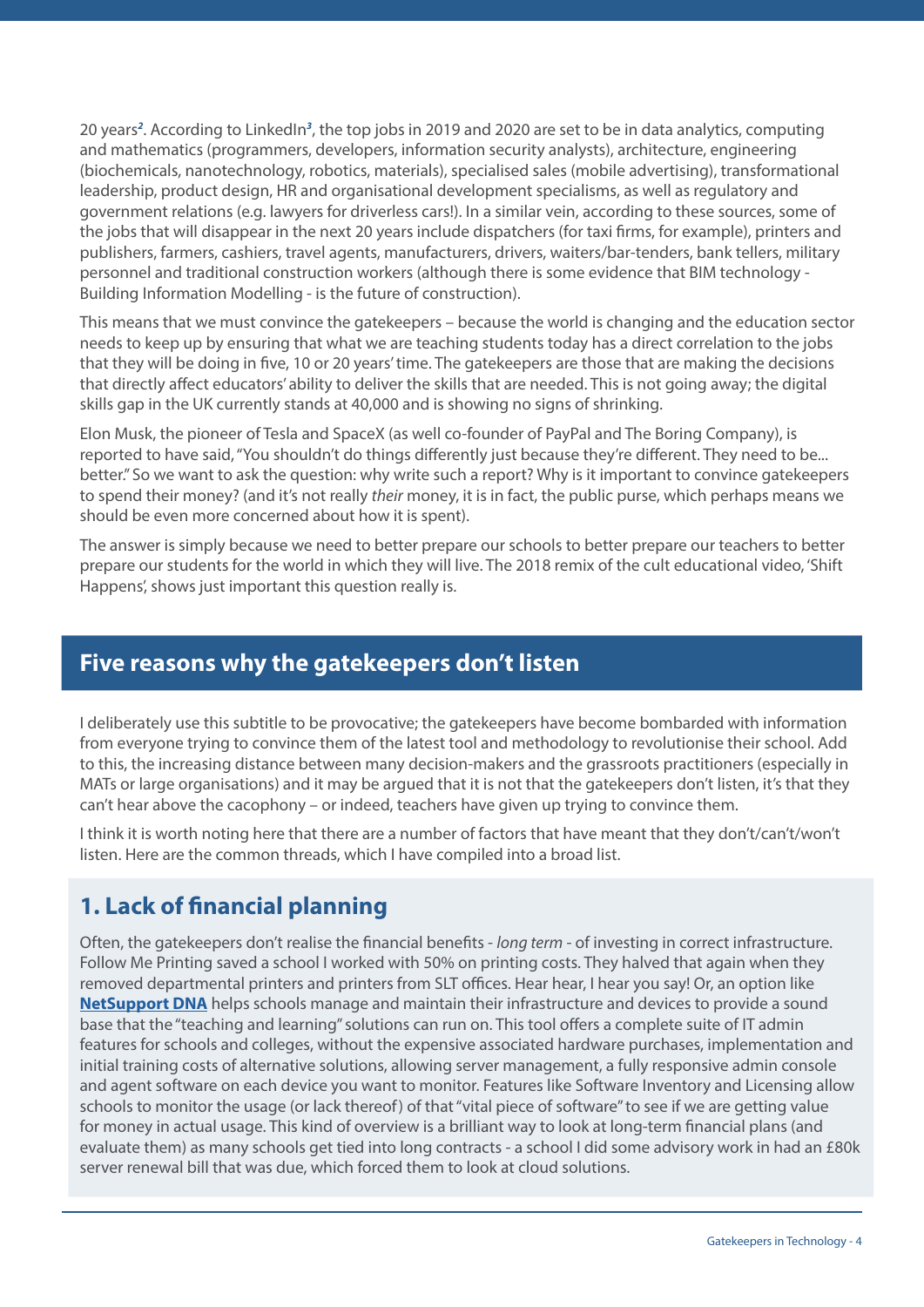

We all know that budgets are tight; the Guardian<sup>4</sup> reported that real terms per pupil funding in 2020 will be over 50% higher than it was in 2000 and it is said to be as high as 91% of schools that are facing school budget cuts. Indeed, the IFS has evidenced that the average cut is at 8% and a BBC report<sup>5</sup> states that sixth form funding has been cut by 25% and local authority support is down by 55%. That said, some of the issue is not in the reduction of budgets but rather a lack of planning through asking questions like, "How sustainable is this policy?" or "How soon is this piece of kit going to become outdated?" Instead of looking at initiatives like BYOD or progressive investment in the network and removal of peripherals from the classroom (saving labour costs and downtime), many leaders are reactive (to a shiny tool or app) as opposed to being proactive.

My friend and fellow Edufuturists Director, Steven Hope, is the Head of Independent Learning at Leeds City College, a multi-campus organisation with over 23,000 students and upwards of 1,200 staff. His switch to Chromebooks and G Suite has saved the college over £2million. "It wasn't all about cost-saving for us at Leeds; it was more about building the right culture that showed sound business planning, thoughtful pedagogy and an unrelenting focus on training and development," he reports. "This cost-saving was arrived at by rethinking the whole spend on libraries, technology, furniture, infrastructure. Over the course of the last four years, we have seen huge growth in our engagement from staff and students too."

The reality is, for many school leaders, their finances are either handled directly by the Headteacher (with little or no formal financial training), or by a Business Manager (who is often not from a teaching background). It is a classic rock-and-a-hard-place scenario. It is not that schools have no financial planning, it is perhaps that their financial planning is not aligned to long-term technology and teaching and learning strategy.

# **2. No joined-up thinking**

Lots of tech decisions are made in isolation - there is usually no SLT or governor responsible for this – and, if there is, it is usually amongst five other priorities! I have only ever seen two schools that have a technology strand in their Improvement Plans. And usually it is about embedding certain apps, rather than thinking of the pedagogical sense that self-marking homework would have for teachers or collaborative planning solutions or Remote Access would have for staff.

I worked in a school that invested in becoming an Apple RTC - it was a 1:1 iPad school. They only had WAPs in corridors and they were shared between three or four classes! They did not invest in their 'pipe in' and thus teachers and students gave up when nothing would work. Not installing an MDM meant that the network team didn't have full control of these iPads and much of the guest network usage was on additional devices. Conservative estimates now suggest that most people have at least four devices accessing the internet at any one time - in a school of 1,100 students and 120 staff - you need to think about your infrastructure!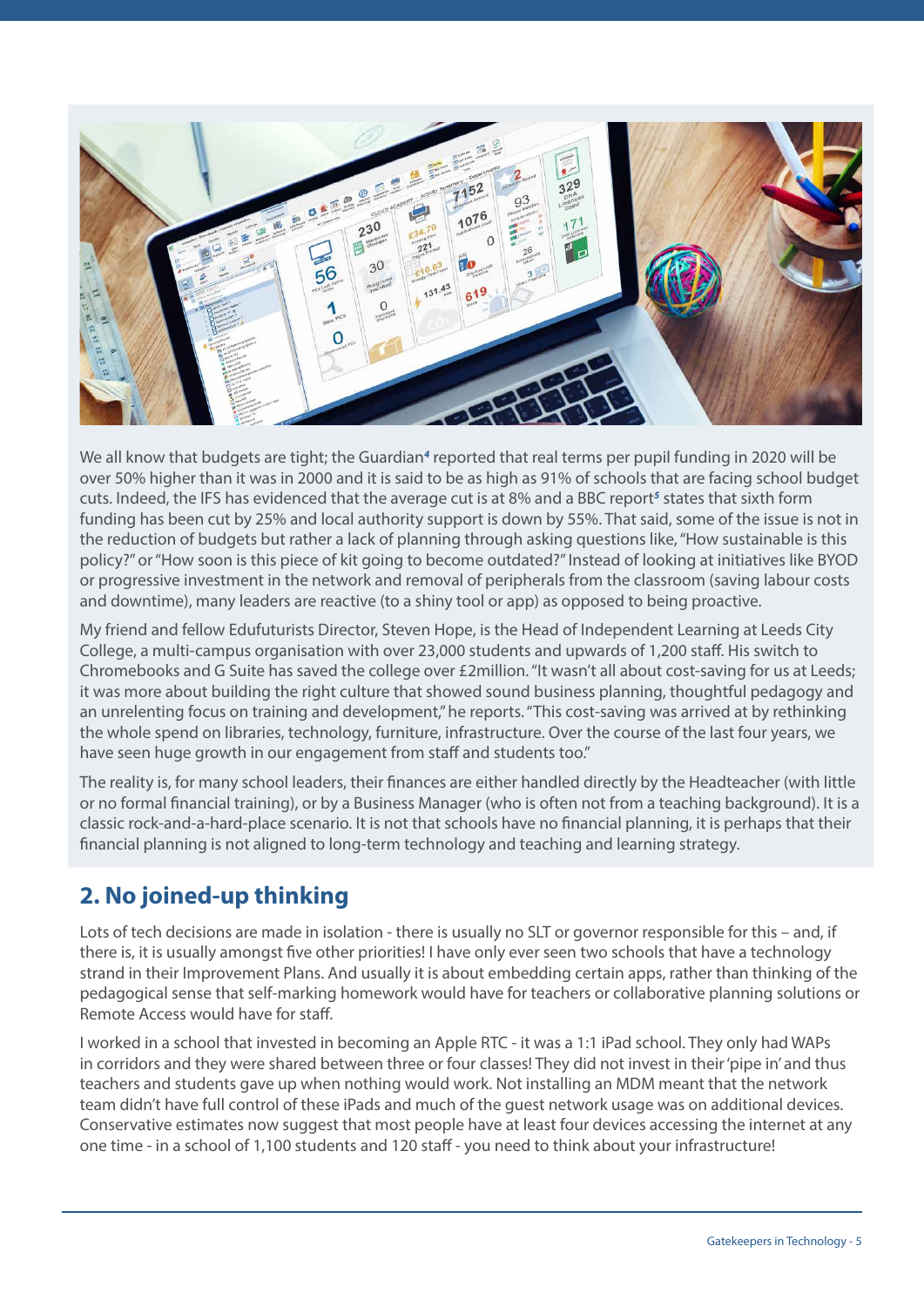Fraser Speirs (who was recognised as the world's first to introduce a 1:1 iPad scheme to the independent Cedars School of Excellence, in Greenock, in August 2010), has recently made the decision to rescind the school's leasing agreement for iPads – which cost £329 per unit – in favour of Google's Chromebooks, which he has decided to buy outright at a much more cost-effective £200 per computer. This is not an article promoting one piece of kit over another, but what was Speirs' rationale for making the switch? "Apple's functionality around the cloud is not really cloud; it's more of a synchronisation tool than a cloud service. It's not as though we have just made the decision to go for Google; we've been on the Google journey for some time as well, working with its products for five or six years. But it's only recently that the balance has really tipped in favour of G Suite."*<sup>6</sup>* The answer is that another solution gave him a clearer connection between his teachers' practice and the technology solution that was on offer.

The investment in IWBs and touchscreens has been an epic waste of money - because they looked good and because they simply substituted one expensive solution that didn't have an element of redefinition (see SAMR model for explanation of this). Damian Hinds, former Education Secretary, admitted recently in The Telegraph, "Over a decade ago expensive interactive whiteboards were rolled out to schools, without the support of teachers, and we saw no subsequent rise in pupils' attainment directly linked to that technology"*<sup>7</sup>* Indeed, Tony Cann, the man who made interactive whiteboards the force they were in his role as founder of Promethean, told a TES article in April 2019 that, "Unfortunately, whiteboards did not achieve the improvement that I had hoped for. I think that they improved a bit, they made teachers' lives easier, but I didn't see an enormous improvement in the classroom that I knew was possible. It didn't change the pedagogy. Teachers still taught at the front: I teach, you learn. There was no engagement, involvement, and what I did was begin to develop a system that would engage and involve and change the pedagogy."*<sup>8</sup>*

If you don't invest heavily in the training for staff, these expensive pieces of kit become glorified blackboards. Because many schools still listen just to the IT Manager or the person who has had the most experience in the 'tech' field, people aren't asking the questions about how it will save teachers' time, how it will lead to improved outcomes, how it makes pedagogical sense or why the investment will increase collaboration. Although the phrase 'joined-up thinking' is a little overused, I am not sure we have been very good at the 'joined-up talking' or 'doing' that must come after the thinking!

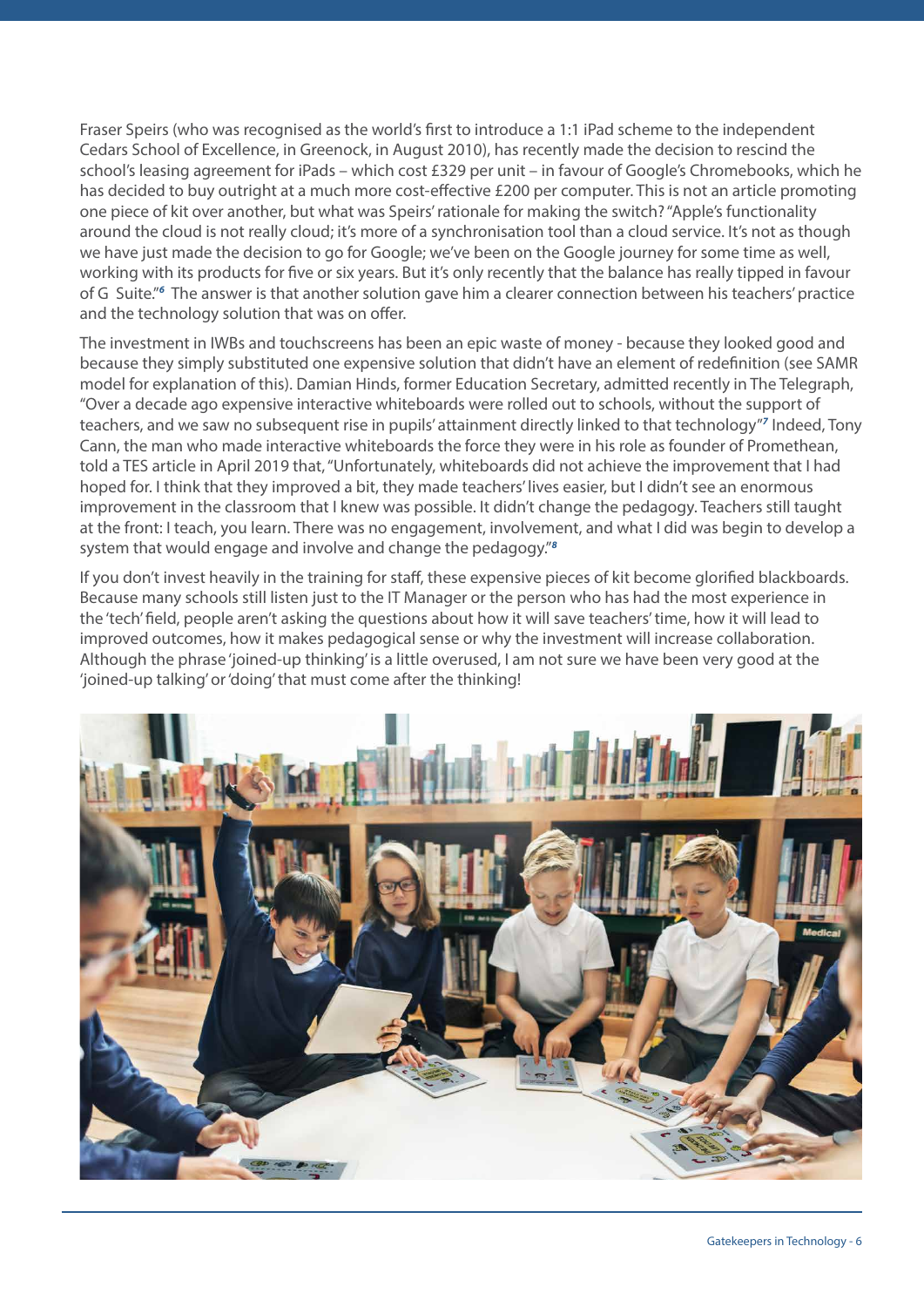# **3. Fear of the unknown**

Moving to the Cloud or rolling out iPads comes with a certain level of uncertainty: is it safe, is it going to create me more work, I have always done it this way, I like sending emails, I like my USB drive (even though it isn't encrypted and causes 1000s of issues not least GDPR, trust and compatibility issues before we even talk about cybersecurity and malware!).

American politician James F Byrnes famously said: "Too many people are thinking of security instead of opportunity." I am convinced that the psychological phenomena of Fight, Flight or Freeze is prevalent in education, not least with gatekeepers. Fear that comes from a lack of control and/or security, although often legitimately motivated (indeed, these are gatekeepers that must protect the vulnerable and preserve some level of innocence in children), is leading to a lack of decision-making, an avoidance of discussion or, worse, fighting to protect a job or a tool that is no longer fit for purpose.

The investment in technology is often preceded with a fear that the children will know more than us or, heaven forbid, that we might have to undergo some training. Sometimes, the gatekeepers are indeed scared that the decision or idea isn't theirs – which automatically makes it less likely to succeed! I have seen so many leaders reject suggestions because they were worried about what it would mean for x, y or z. Often, fear is indeed crippling.

I have seen this evidenced in people's reactions to AI in the classroom, and the vociferous trad. Vs. prog. EduTwitter debates regarding the use of technology in the classroom. Much of the aversion to technology in the classroom comes from "if it's not broken, don't fix it" mentality, mixed with a heavy dose of "we have always done it that way". I may be oversimplifying the root causes and this paper is not intended to be an educational philosophy treatise on progressivism, constructivism or behaviourism, but I must admit that any ideas about future skills, jobs of the future, or indeed, futurism, is met with a huge amount of criticism, fear and/or skepticism.

## **4. Plethora of options**

Most gatekeepers are overwhelmed with the options - iPad, Chromebook or Android device? SMART board, HD TV, ActivPanel, projector or Jamboard? Google or Office365? SIMS, Canvas, Firefly, RM or Bromcom? Do we need a VLE? Do we want an integrated system or a multitude of separate apps? Shall we open the App Store or should we lock it down?

The fads have come and gone and we as technologists/network staff/teachers have been as guilty as anyone with the dazzling new kit. Or, on the flipside, refusing to move from what we know due to fear for our jobs. Lots of FE colleges are moving towards having tech coaches and Digital Learning Specialists - the aforementioned Leeds City College is one such model, which is mirroring much of the good work from the U.S. We have to evolve though, rather than being comfortable in our own stuff and remember why we do it: for the kids and their progress.

The plethora of options is only a problem if we don't use sound rationale for investment. It is easy to say no to something if it doesn't fit the strategy at this stage of curriculum development. That isn't a forever no; indeed, it is probably worth keeping a list of options for the 'just-in-case' moments. That said, some big decisions that have been deliberated over probably don't need regularly revisiting. For example, if you have gone G Suite, the argument for spending on Office365 isn't necessary. If you are using Moodle, use it for all its worth rather than keep swapping and changing.

In a previous role, I remember a colleague saying that you only need to look around individual classrooms to see all the 'great new ideas' that have come and gone - Help Hubs, seating arrangements, laminated A3 sheets sellotaped to desks, behaviour for learning steps! The worst thing is that isn't just tech that is often gimmicky; one only needs to look around a typical classroom to find posters or hats or wipeable desks as trophies of tried (and tired) but not fully tested 'next big things'. It comes back to previous points above: the options must be considered as part of the joined-up strategy (more on that later!).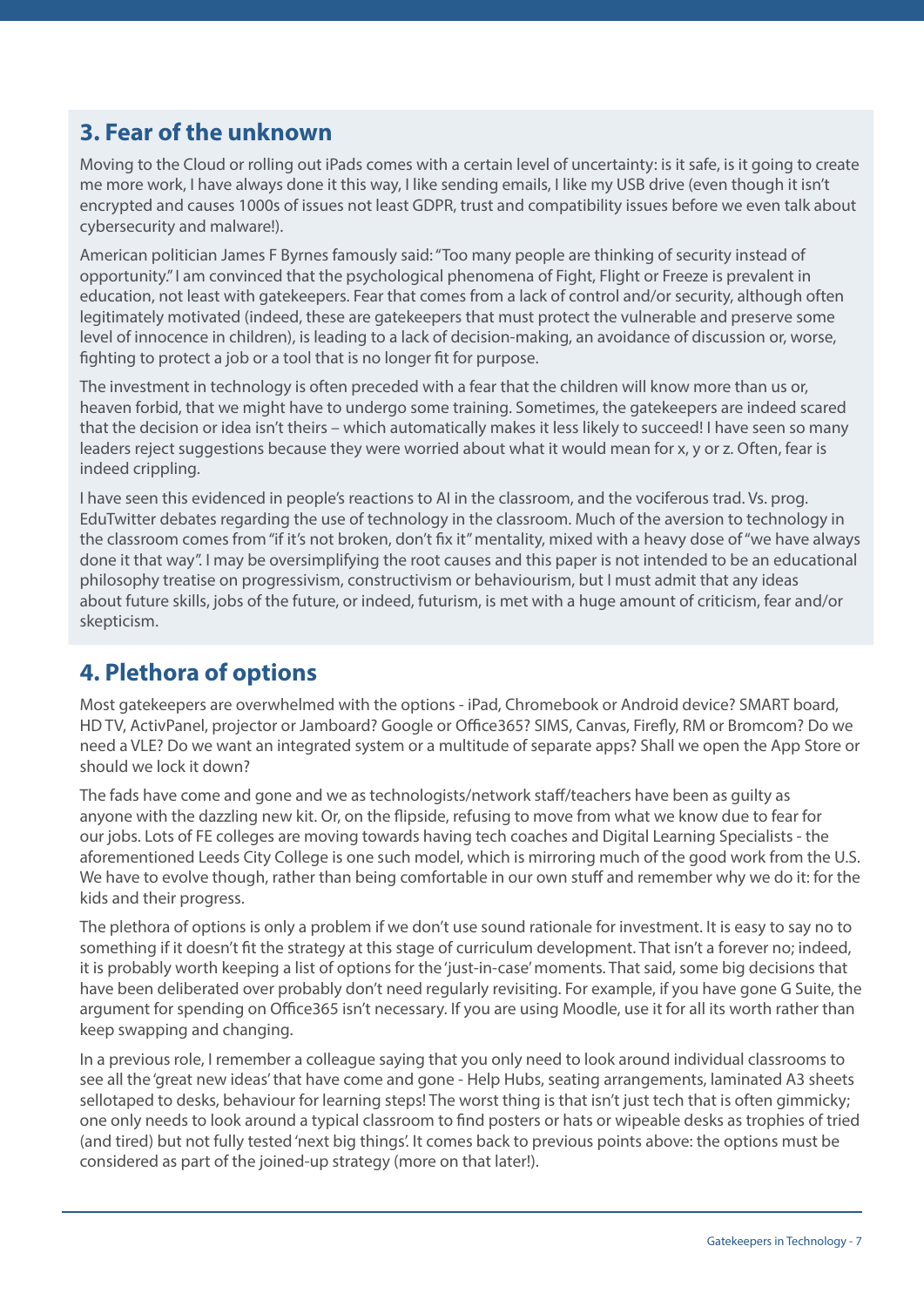# **5. Poor advice around gimmicks**

We have all met those Principals or Assistant Heads for Teaching and Learning who go on a conference and think this next bit of kit or software will be the "next big thing" and throw their money at it. Programmes like Hegarty Maths or eMaths Master are great for Maths development, but are they worth the investment that could be spent on 1:1 support for disaffected or struggling students? I am not arguing either way; indeed, I love the work that is out there for Maths and English improvement. What I am asking is, "Who is telling the gatekeepers that this is THE solution? Who is asking the context and content questions? Who is looking at the big picture?"

Lots of advisers and salespeople talk of the next big thing. I have had a number of really bad experiences with this and on one particular occasion, one school invested well over £4k on a video observation kit for staff for it to gather dust in the AP's cupboard because there wasn't training time. It's not always the cost of the kit that is the issue; it could be the ongoing investment in training and evaluation of the software or hardware.

So when it comes to answering the question of why they don't listen, those are a few of the answers. However, I haven't even mentioned the big ones: time and examination pressure. Much has been written on how these issues are affecting investment. That said, I do believe that Google's Transformation Center training materials can help avoid these and other pressures and obstacles to investment, but more about that in the next part.

## **Five ways to convince the gatekeepers**

One of my favourite theoretical philosophies with regards to technology integration is Gartner's Hype Cycle (image below)*<sup>9</sup>* . The premise of this 'cycle' (I am not sure that it is cyclical, but who I am to judge?) is that there is some sort of Technology Trigger, where an early proof-of-concept story or recommendation is highlighted. This leads to a Peak of Inflated Expectations, a point where there are a number of success stories of how much of a difference this technology could make. However, this is followed by the Trough of Disillusionment, when interest wanes as implementation fails to deliver and there is no clear way to see how this tool will have longterm potential. I would argue that a number of technologies in schools and colleges stop here and we end up with what Chad A. Stephens calls "expensive paperweights".

The model does continue though for those technologies that last. This comes to a Slope of Enlightenment, where there are more instances of how the technology can benefit the school and its use becomes more widely understood. Indeed, this culminates in the Plateau of Productivity, where the tool starts to take off, usage is evaluated and the benefits are seen as it is embedded in the strategy; this is the goal of educational technology.

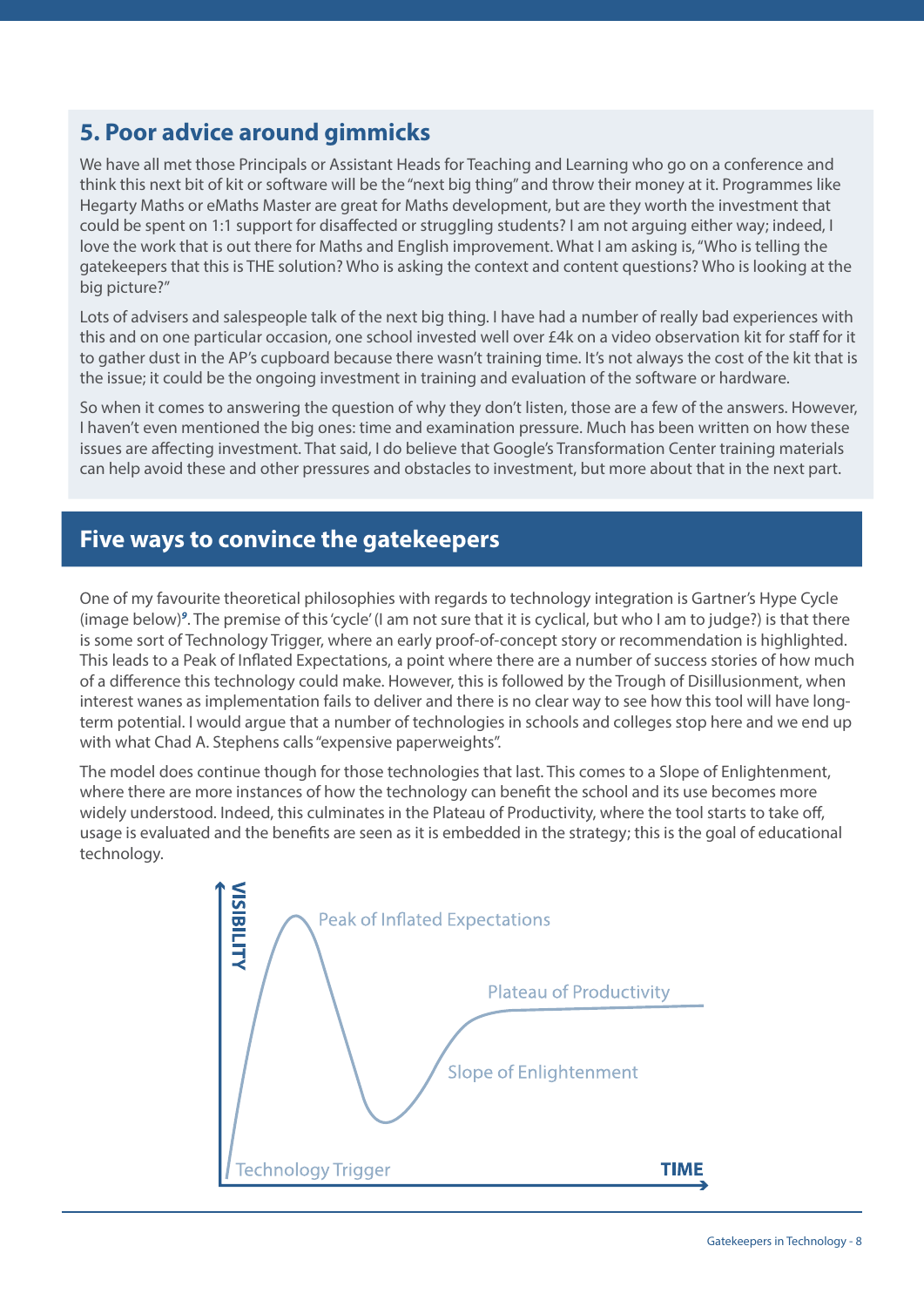In terms of ways to convince gatekeepers, here are the top five tips on how some of the schools and colleges around the UK are finding success and some ways you might want to tackle this in your context. The caveat from me is that every one must be contextualised. What works in one place might not work in your school or college. Think about your students and culture - make decisions or suggestions based on your context.

# **1. Think long-term**

I cannot reiterate enough that there is too much by the way of 'Shiny New Toy' syndrome in schools. The Wow Factor often becomes the Why Question: "Wow that device is fast and cool; it looks amazing" becomes "Why did we buy so many of these and now they aren't working or being used?" I know what I am like in the supermarket when I see a deal or an offer and I am drawn in (usually around cake or chocolate!) so how are we thinking strategically as an organisation? How are we being responsible with the public or parent funding we receive?

I am advocating that the following questions be investigated before we ask for any financial investment from the gatekeepers:

- *What will the return on this investment be in one, three- or five-years' time?*
- *What is the training plan required to ensure that there is longevity in this project?*
- *How much do we need to invest in network and infrastructure (e.g. WAPs) first, rather than devices, software and peripherals?*
- *How does this align with our organisation's KPIs and educational objectives?*
- *What will be the impact if we DON'T invest in this technology?*

Give yourself time to not get sucked into decision making; other offers will come and go - you don't always have to make the choice today! Two of the most important elements of leadership are the ability to communicate vision and then helping everyone to align themselves to that vision. Your school leaders will be working towards a School Improvement Plan (SIP) and a Self-Evaluation Framework (SEF) - or their equivalents in colleges or universities - which means that any suggestion of investment needs to have longevity and an ability to be scaled and aligned to key priorities.

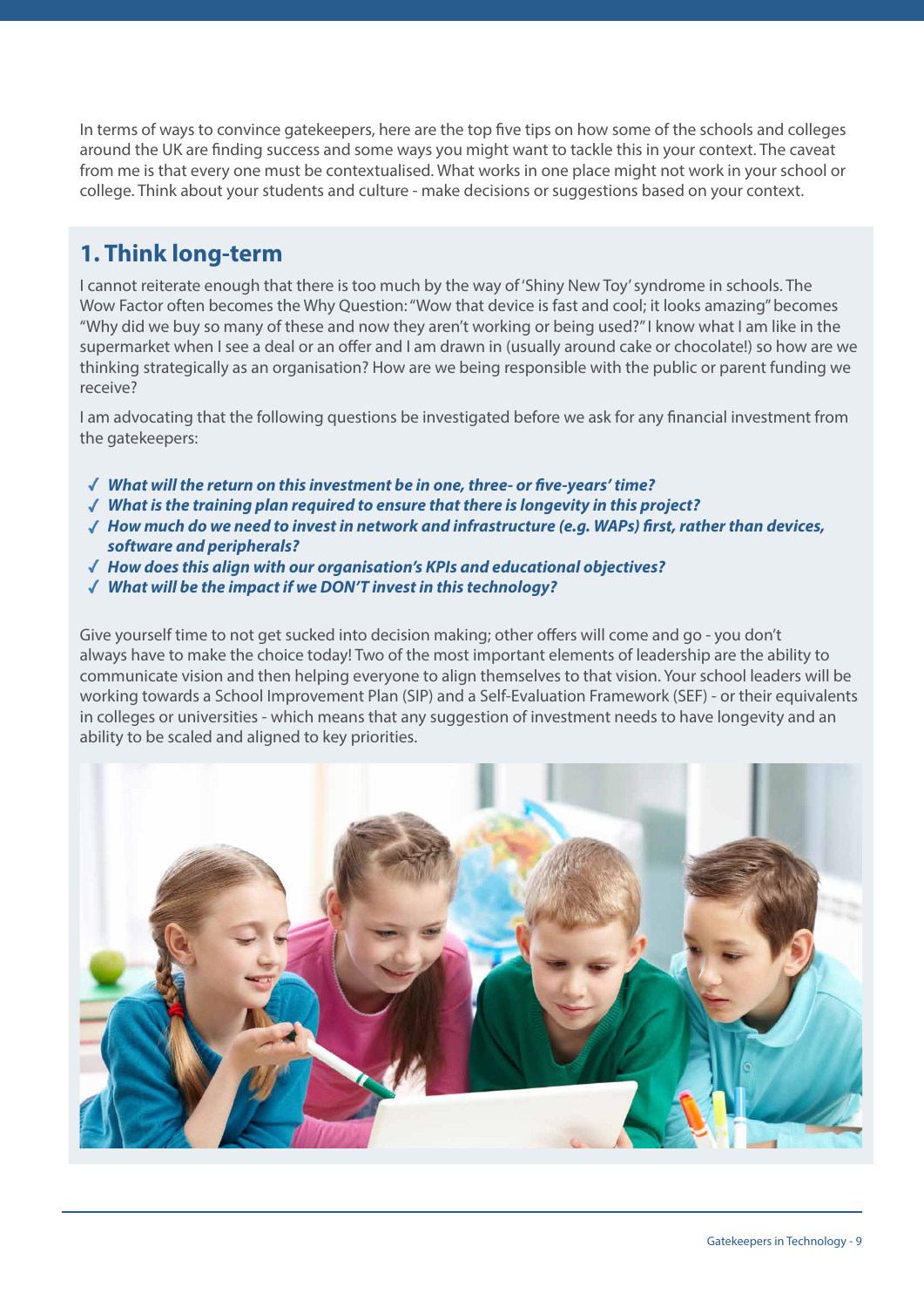# **2. Try before you buy**

Many companies now offer 30-day or 12-month trials of products or devices. Many hardware re-sellers use this as their sales strategy. Trial products/devices/solutions and then evaluate the impact; this final part is often the most neglected. EdTech Free Trials offers an example of a number of free trials in this sector. I know many of the Chromebook sellers like C-Learning and hardware companies such as BenQ are also interested in helping schools and colleges with thoughtful purchasing. **Indeed, classroom management solution NetSupport School is available on trial for 30 days for 40 devices by following this [link](https://www.netsupportschool.com/download/).**



In terms of evaluation, here are some ideas of ways to measure whether the investment is worthwhile after the trial:

- *Who used it and for how long?*
- *Which groups of students benefited from this technology?*
- *How easy was it to train staff in its use?*
- *How much time and money would it cost to implement this on a wider scale?*
- *Who else is using this tool and what can you learn from them?*
- *What are the pinch points and key wins?*

We don't need any more stings in the tail; let's think strategically by having a go and evaluating the trial.

## **3. Get buy-in**

This does not mean that you need to get people on your side against the powers that be. What it does mean is that it makes sense to find key staff in your organisation and give them tangible solutions - anything that helps with teachers' marking workload, student engagement, or subject-specific resources. From a leadership or gatekeeper perspective, you need to be able to measure why your suggestion is going to make a difference in their staff's day-to-day. I know that the language of gatekeepers starts and ends with impact; everything must be evidencable with impact (see later for more on this).

One way this could be done is through developing a working group (I would get permission before you do this). You could get free trials or demo accounts (using number 2 from this list) and get ideas of how and why this would work in various settings. Things to discuss in working groups could be: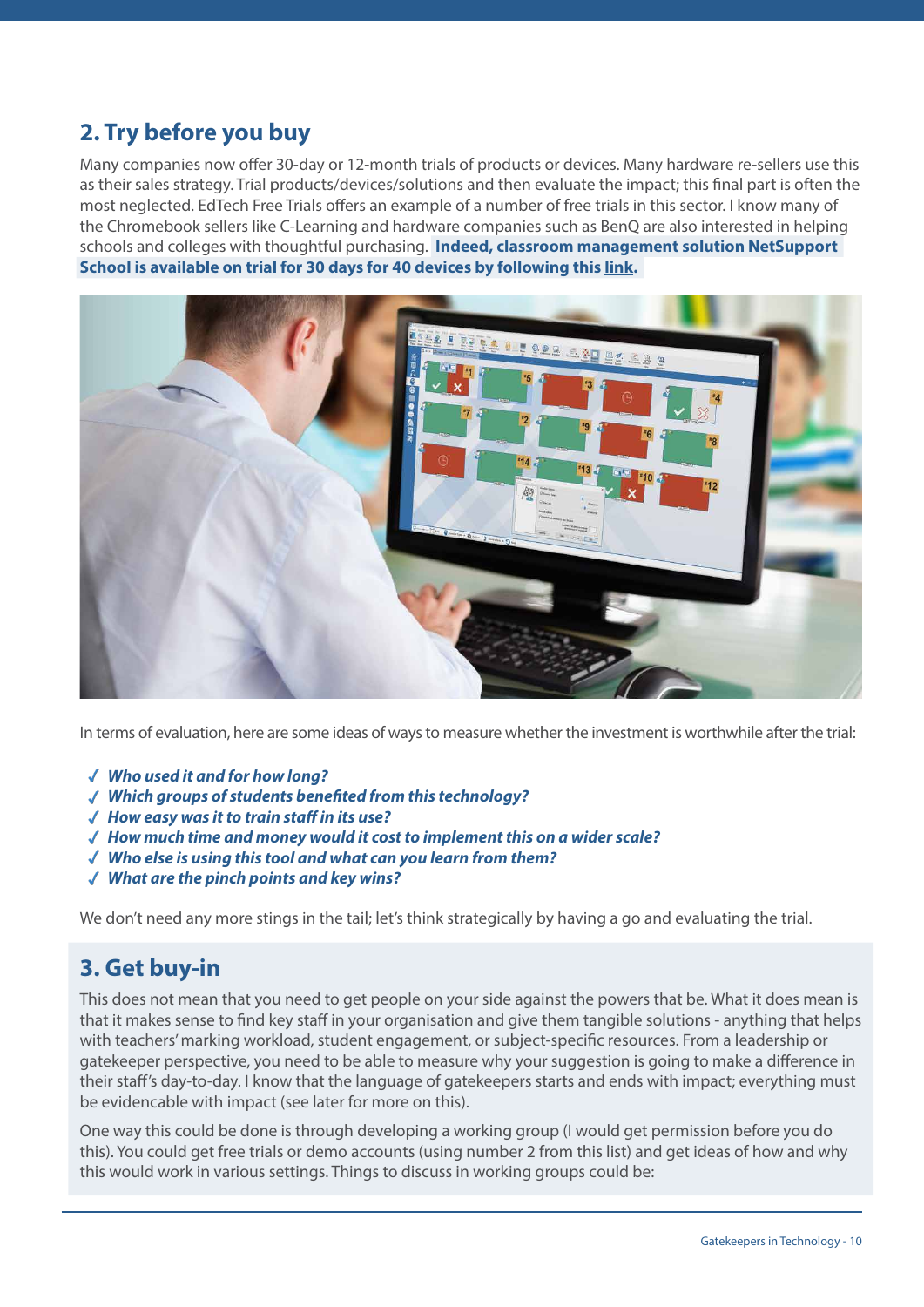- *SWOT Analysis (Strengths, Weaknesses, Opportunities, Threats) of the tool*
- *Variety of use-cases (look at customer testimonials)*
- *Try and break it! Take it to the limits and look at how and where it might not work (On an interesting sidenote, I was with an employer who we work with at Burnley College, and engineering firms use the idea of stress-testing on every component. This is definitely something to think about as a model for education.)*
- *Find alternatives cheaper, more expensive, easier, harder and compare and contrast these to your trial tool*

With a group of advocates, whether they are students or staff (or a combination of both), build a use-case beyond your individual bubble and sphere of influence.

# **4. Think outside the box**

The Google Innovator Academy taught me a lot about design thinking and how I needed to stop focusing on the problems AND solutions. What that means is that if I focus too much on the problem, I become negative about the scale of that problem - what I focus on develops. However, if I focus on solutions, I tend to pigeonhole my ideas towards one particular idea. Design Thinking in its purest form requires you to focus on the user. In this case, the user might be the teacher, the student, the parent, the administrator - whoever it is that would benefit from your investment.

The idea of thinking outside the box is often bandied about and it has become a tad cliched in the education sphere. What I think this means is that we need to exhibit at least one of the skills we are often asking of our students: creativity. We need to stop staying with the solutions that we know and love and start asking questions of everything. Above all, we need to ask the question: what is the best solution for the school and the progress of the students, having looked at all our options? If that means our jobs have to change, so be it! If that means we need to move away from our comfort zones, bring it on! If that means we need to undertake more training and learn a new skill, we have no choice!

# **5. Talk about impact**

Perhaps most importantly in terms of speaking the language of the gatekeepers is the conversation regarding impact. I have hinted at this throughout this article because I want to help teachers speak the language that gets listened to! This is more than just about cost-saving and financial efficiencies but it does include this. It makes good sense to have scenarios and facts/figures up the sleeve before going into any conversation where the stakes are high. For example, to convince the headteacher of ways technology can save time and money - show the facts and figures - "This printing solution will save us £X and reduce our waste bill by £X per year which could be invested in X" or "Rather than spending £X on fixed site servers, save that money on moving storage to the cloud and reinvest that in new Wireless Access Points or upgraded internet connections."

But impact is more than just that which is found in budgets (although this is the itch that often needs scratching at some point in the conversation). Moreover, the impact is often found in improved outcomes (which are often measurable and recognisable) and staff and student engagement (which is often more qualitative than quantitative). Saving teachers 10 minutes per laptop login time equates to X number of hours that could be used for planning or other worthwhile activities. Lack of server updates and IT support for cloud storage is equivalent to £X of staffing that could be reinvested in teaching staff, resources or coaching.

Indeed, the Google Stories of Impact are designed to express the very essence of how G Suite is having an impact way beyond just the pounds and pennies. Here are a few of my favourites:

**[Coleg Cambria](https://edu.google.com/why-google/case-studies/coleg-cambria/?modal_active=none) [North Wales](https://edu.google.com/why-google/case-studies/coleg-cambria/?modal_active=none)**

**[Streetly Academy](https://edu.google.com/why-google/case-studies/streetly-academy/?modal_active=none) [West Midlands](https://edu.google.com/why-google/case-studies/streetly-academy/?modal_active=none)**

**[Tring School](https://drive.google.com/file/d/0B__OTXR_u3RbUlJIclVsUl9RSWs/view)  [Hertfordshire](https://drive.google.com/file/d/0B__OTXR_u3RbUlJIclVsUl9RSWs/view)**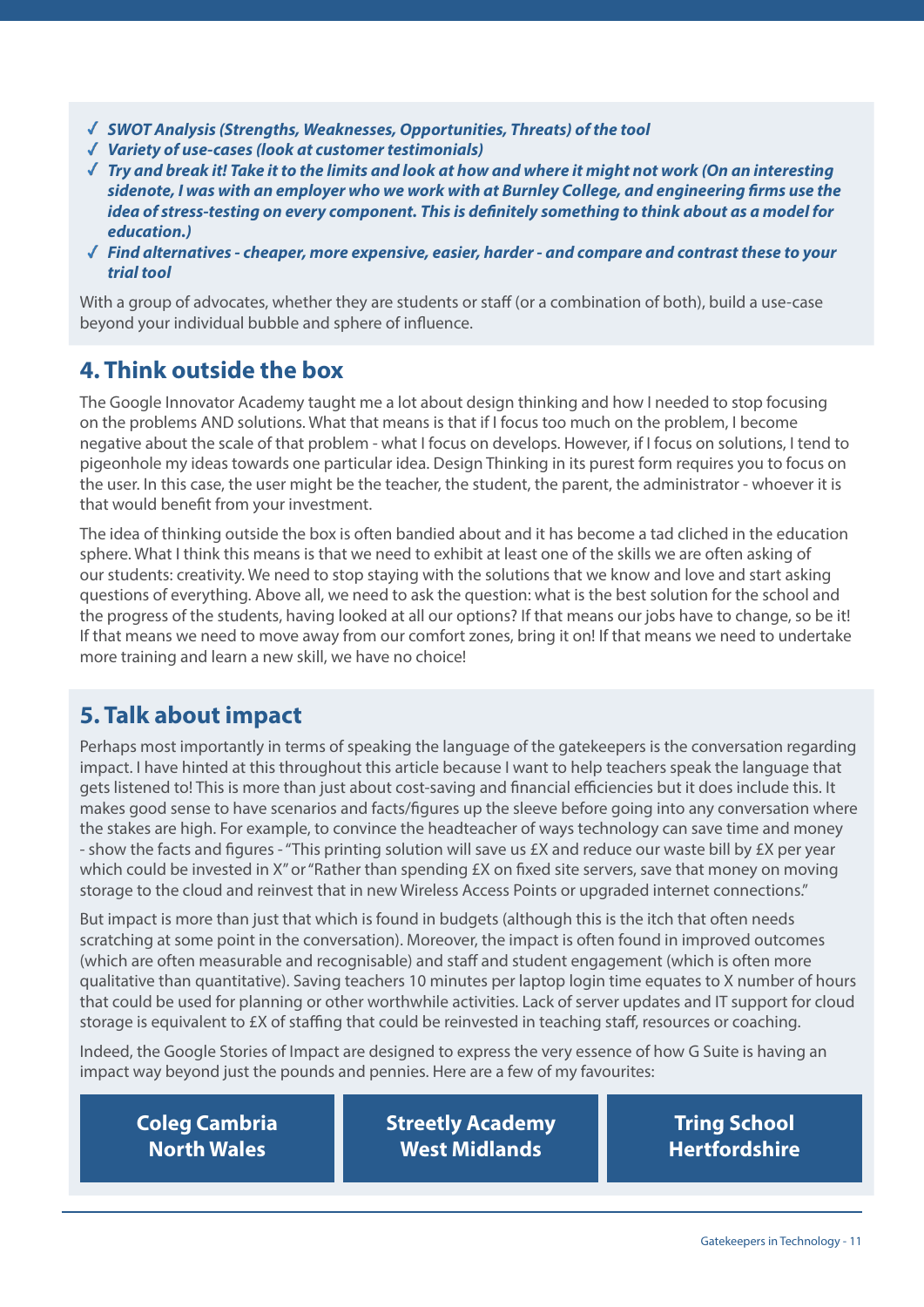So there you have it, some of the ways we can convince the gatekeepers to invest in technology. Good luck on the journey of persuasion - it's never an easy one and I know from experience that it often rarely happens the first time around. They do say that customers often have eleven touches from a company before they eventually buy from them, so don't stop on 10!

I also did some more generic research from my PLN (professional learning network) and these are the ideas suggested from some of the best minds out there in the UK. Thanks so much to them for taking the time out to offer suggestions and to the scores of others who I couldn't include here.

#### **Jon Neale, Halcyon School, London**

*Don't think about it as an investment in tech; rather an investment in learning that will see returns that far exceed anything that you could have expected.*

### **Oli Trussell, Founder of School Smart Cloud**

*The key thing is to look at school priorities and problems and identify which of these can be effectively solved or supported by effective tech implementation.*

#### **Scott Hayden, Basingstoke College of Technology**

*Industry and students are already doing this without you. It's happening whether you're ready or not!*

#### **Jamie Smith, Executive Chairman of C-Learning and former VP of large FE College**

*The only way, literally, is to forget about what you care about and understand what they (the gatekeepers) care about. Then you explore where the alignment might be.*

### **Zaitoon Bukhari, Witton Park High School, Blackburn**

*You should talk cost-effectiveness. We have saved £50k/year on computer replenishment and a further £50k by going cloud-based and having a 1:1 Chromebook scheme, so much so, we now are planning to recruit more staff so have a benefit on staff workload.*

#### **Mark Allen, CEO 123Go! and School Governor**

*Whatever the priorities of an organisation are - whether financial, staff wellbeing, outcomes or purpose - then it's impossible to imagine doing any of that without a coherent strategy, and it's impossible to imagine a coherent strategy that doesn't involve leveraging contemporary technology.*

### **Wendy Peskett, West London College**

*Try to address it in terms of how it impacts student progress or adds value; look at costings and try to find other similar solutions; find examples of other successful colleges doing it.*

### **Steven Hope, Head of Independent Learning at Leeds City College**

*Leeds City College have always considered culture and strategy. We haven't made tech decisions in isolation from pedagogy. We don't need any more shiny toys or expensive paperweights; education is more important than that and we have a massive responsibility to spend efficiently and effectively.*

### **Dave Leonard, IT Manager, Matthew Moss High School, Rochdale**

We have a responsibility to make it work, whatever it is. We listen to the needs of the teachers and try to align that with the focus of the leadership team. Cost-saving has been huge for us but so has the impact of moving to the *cloud. We highly recommend it.*